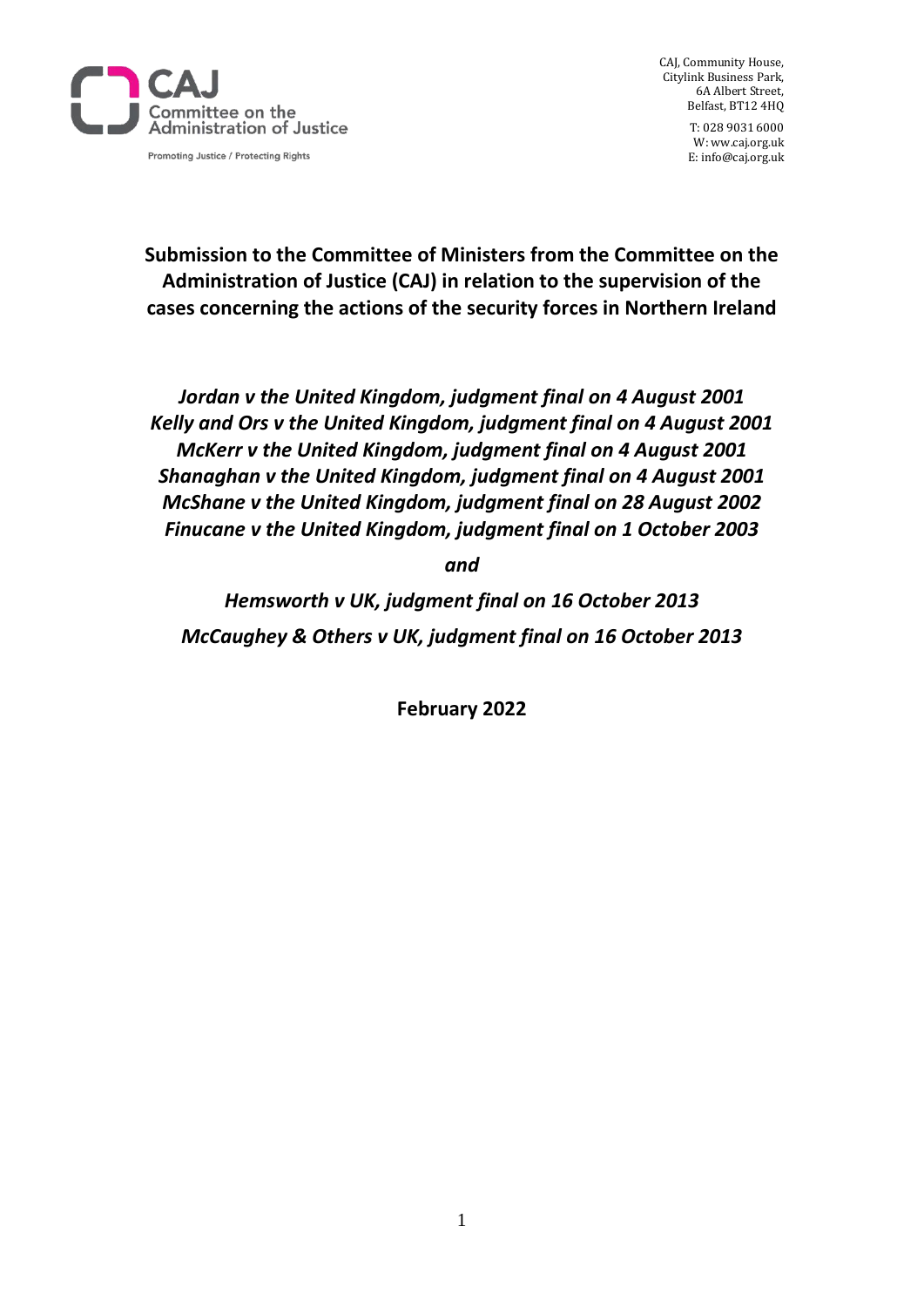

CAJ, Community House, Citylink Business Park, 6A Albert Street, Belfast, BT12 4HQ

> T: 028 9031 6000 W: ww.caj.org.uk E: info@caj.org.uk

# **Introduction and background**

The Committee on the Administration of Justice (CAJ) was established in 1981 and is an independent non-governmental organisation affiliated to the International Federation of Human Rights (FIDH). Its membership is drawn from across the community.

This Rule 9 communication is for consideration at the 1428th meeting (March 2022) (DH) of the Ministers' Deputies. CAJ has regularly made Rule 9 communications to the Committee of Ministers on the 'McKerr group of cases' concerning the actions of the security forces in the 1980s and 1990s in Northern Ireland. Most recently, we provided a submission to the 1419th meeting (December 2021) (DH).<sup>1</sup>

These submissions have charted the evolution of the 'package of measures' agreed to by the UK further to the above judgments, and their proposed replacement with measures agreed by the UK and Ireland, and political parties in the Northern Ireland Executive, under the December 2014 Stormont House Agreement (SHA). The submissions also cover the unilaterally departure by the UK from its commitment to implement the SHA in a Ministerial Statement on the 18 March 2020, the UK 'Command Paper' of July 2021 setting out its intentions for an alternative legacy bill and subsequent developments.

The Committee issued an Interim Resolution in December 2020 on this group of cases.<sup>2</sup> In summary the Committee of Ministers:

- EXPRESSED PROFOUND CONCERN the UK had not provided any further information on its proposed approach to legacy investigations since the Written Ministerial Statement of 18 March 2020, despite an express request from the Committee.
- CALLED UPON the UK to follow up on their previous commitments to introduce legislation in the UK Parliament to implement the SHA.
- NOTED information on Finucane, further to the UK Supreme Court ruling of February 2019, had only been provided shortly before the Committee meeting.
- RECALLED WITH PROFOUND REGRET that the inquests and investigations in the cases of *McKerr, Shanaghan,* and *Kelly and Others* have still not been completed, seeking progress without further delay.
- NOTED WITH INTEREST the plan for the conclusion legacy inquests and urged in the context of COVID-19 a recovery plan to ensure continuity in a timely manner.

<sup>1</sup> <https://caj.org.uk/2021/12/02/submission-to-the-committee-of-ministers-october-2021/> <sup>2</sup> CM/ResDH(2020)367

[https://search.coe.int/cm/Pages/result\\_details.aspx?ObjectID=0900001680a097b6](https://search.coe.int/cm/Pages/result_details.aspx?ObjectID=0900001680a097b6)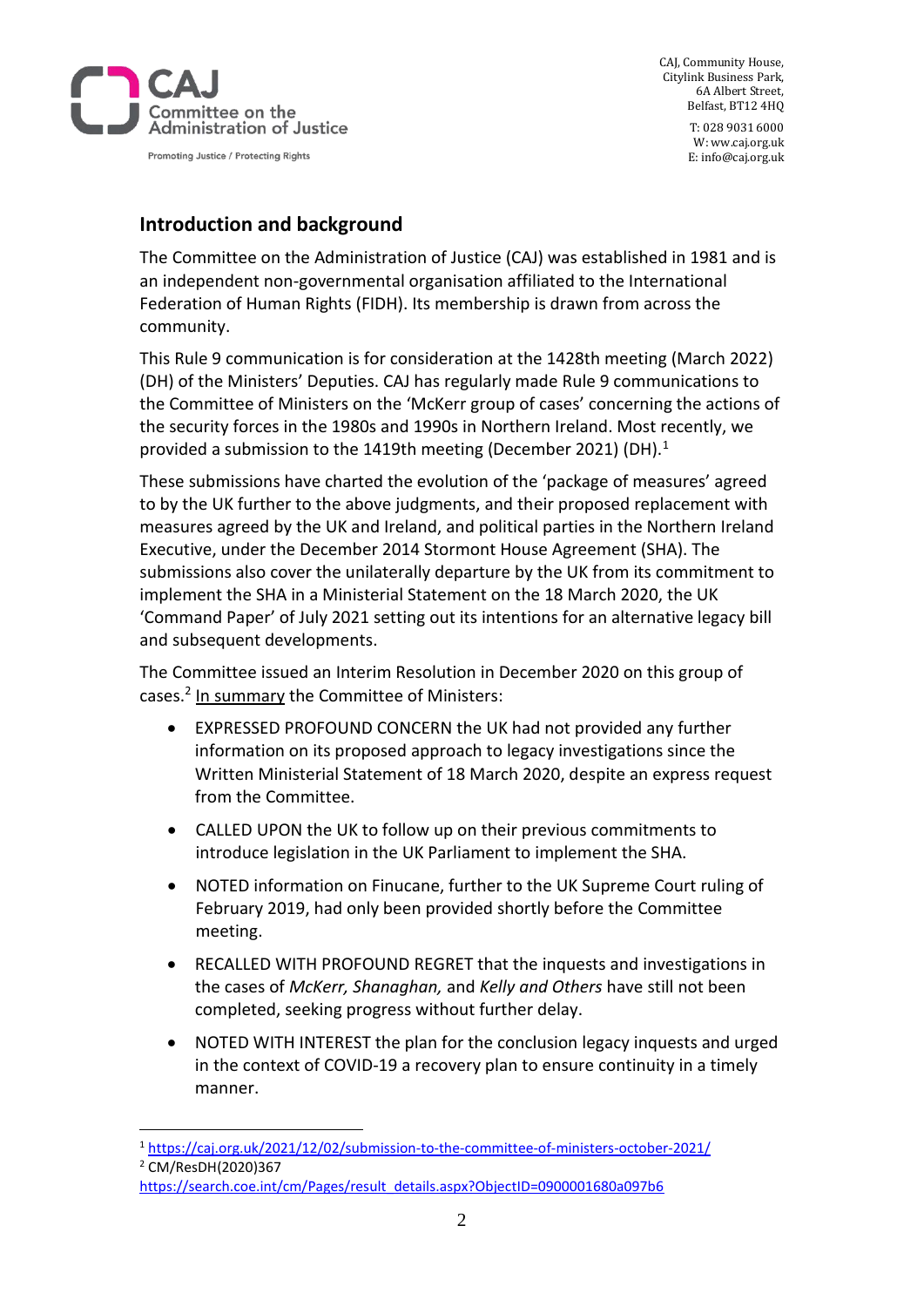

CAJ, Community House, Citylink Business Park, 6A Albert Street, Belfast, BT12 4HQ

> T: 028 9031 6000 W: ww.caj.org.uk E: info@caj.org.uk

• NOTED information on the Police Ombudsman's budget and strongly encouraged the UK to take all necessary steps to ensure it has the capacity to conduct its legacy work.

A further meeting of the Ministers Deputies took place in March 2021, including, in summary the following Decisions:<sup>3</sup>

- Reiterated profound concern regarding delays in *McKerr, Shanaghan and Kelly and Others cases* "due to systemic delays in inquest proceedings and [Police Ombudsman] (OPONI) investigations".
- Decided to reopen consideration of individual measures in *Finucane.*
- Closed without prejudice to general measures, examination of *McShane, Collette and Michael Hemsworth and Hugh Jordan* cases,
- Noted the UK had appeared to now confirm intention to introduce legislation in light of the SHA and reiterated profound concern at the delay.
- Underlined importance that proposed legislation would enable effective ECHR-compliant investigations into all outstanding cases and sought full details to enable a comprehensive assessment to be made.
- Noted with interest legacy inquests were resuming, encouraging a stepping up in efforts to progress them; and invited the UK to provide concrete information regarding steps to ensure statutory bodies are complying with disclosure obligations.
- In light of the 'ongoing chronic delays' in the legacy work of the Police Ombudsman many sought information on the response to the five-year review of powers; assessment of the revised MOU on Police-Ombudsman discoloured and the bid for additional staff;
- With regard 'called in' police investigations from Great Britain sought further details on steps to ensure independence.

The Committee stated that:

"it is imperative that the authorities now take all measures to expedite the finalisation of the legislation to establish the HIU [SHA Historical Investigations Unit] and make sure that, it will enable, in whatever format, in the shortest possible timeframe, effective investigations into all outstanding cases in compliance with their obligations under Article 2 of the Convention."

In December 2020 further Decisions were taken including in relation to General Measures the Deputies:

"expressed profound regret about the authorities' failure to take any concrete steps to enable effective investigations into the outstanding cases and thus noted with concern what would appear to be a change of approach

<sup>3</sup> [https://hudoc.exec.coe.int/eng#{%22EXECIdentifier%22:\[%22004-2202%22\]}](https://hudoc.exec.coe.int/eng#{%22EXECIdentifier%22:[%22004-2202%22]})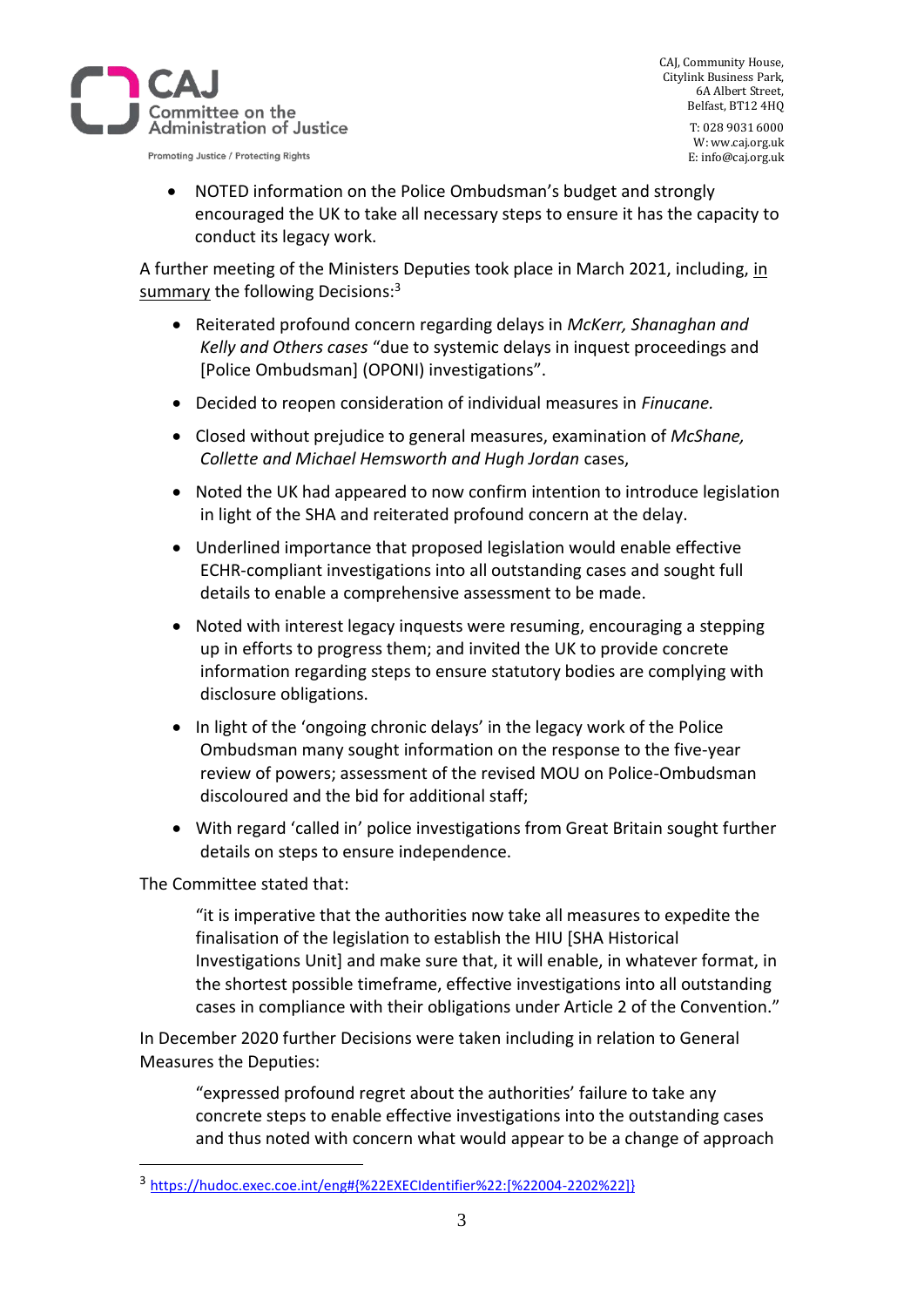

CAJ, Community House, Citylink Business Park, 6A Albert Street, Belfast, BT12 4HQ

T: 028 9031 6000 W: ww.caj.org.uk E: info@caj.org.uk

from the Stormont House Agreement in the authorities' latest proposals, in particular with regard to their proposal to introduce a statute of limitations bringing an immediate end to criminal investigations and prosecutions, as well as investigations by the police and Office of the Police Ombudsman of Northern Ireland (OPONI), inquests and civil proceedings but also noted that the authorities' position is not final and that they are engaging with stakeholders;"

"recalled that initiating new plans at this stage would appear to risk further delay when the need to avoid any setbacks is paramount and considering it vital that any proposals garner trust and confidence from the public, strongly encouraged the authorities to engage with all stakeholders in finalising any intended legislative proposals and to settle their position as soon as possible;"<sup>4</sup>

# **General Measures: Key developments**

- 1. Our previous submissions chart the unilateral abandonment by the UK of commitments to implement the Stormont House Agreement (SHA), and its replacement with unclear proposals on information recovery set out in the Written Ministerial Statement (WMS) in March 2020. They also chart the lack of any further elaboration as to the UK's intentions since March 2020. This remained the case until May 2021, when leaks to the London *Times* and *Telegraph* newspapers announced a different policy intention, involving an amnesty in the form of a statute of limitations and 'all sides' being encouraged 'to come forward and talk about historic events' to a Legacy Commission. 5
- 2. In June 2021 as the UK seemed poised to introduce such a new legacy bill without any public scrutiny, or engagement with other parties, there was a meeting of the British-Irish Intergovernmental Conference (BIIGC) in Dublin. This committed to a period of 'intensive engagement' with NI Parties and others, on the implementation of Stormont House Agreement and also taking the views of participants of new UK proposals. 6
- 3. The UK Command Paper**<sup>7</sup>** setting out its proposals was published on the 14 July 2021 and set out a proposal for a sweeping unconditional amnesty for all 'Troubles-related incidents' in the form of a statute of limitations. The Command Paper also provided for legislating to end all meaningful investigations and legal

<sup>4</sup> [https://search.coe.int/cm/pages/result\\_details.aspx?objectid=0900001680a4acb2](https://search.coe.int/cm/pages/result_details.aspx?objectid=0900001680a4acb2)

<sup>&</sup>lt;sup>5</sup> For further detail see: [https://eamonnmallie.com/2021/06/nio-legacy-bill-a-blueprint-for-burying](https://eamonnmallie.com/2021/06/nio-legacy-bill-a-blueprint-for-burying-the-and-impunity-for-veterans-by-daniel-holder/)[the-and-impunity-for-veterans-by-daniel-holder/](https://eamonnmallie.com/2021/06/nio-legacy-bill-a-blueprint-for-burying-the-and-impunity-for-veterans-by-daniel-holder/) 

<sup>6</sup> [https://www.dfa.ie/news-and-media/press-releases/press-release-archive/2021/june/joint](https://www.dfa.ie/news-and-media/press-releases/press-release-archive/2021/june/joint-communique-of-the-british-irish-intergovernmental-conference-.php)[communique-of-the-british-irish-intergovernmental-conference-.php](https://www.dfa.ie/news-and-media/press-releases/press-release-archive/2021/june/joint-communique-of-the-british-irish-intergovernmental-conference-.php) 

[https://www.gov.uk/government/news/joint-communique-of-the-british-irish-intergovernmental](https://www.gov.uk/government/news/joint-communique-of-the-british-irish-intergovernmental-conference)[conference](https://www.gov.uk/government/news/joint-communique-of-the-british-irish-intergovernmental-conference)

<sup>7</sup> <https://www.gov.uk/government/publications/addressing-the-legacy-of-northern-irelands-past>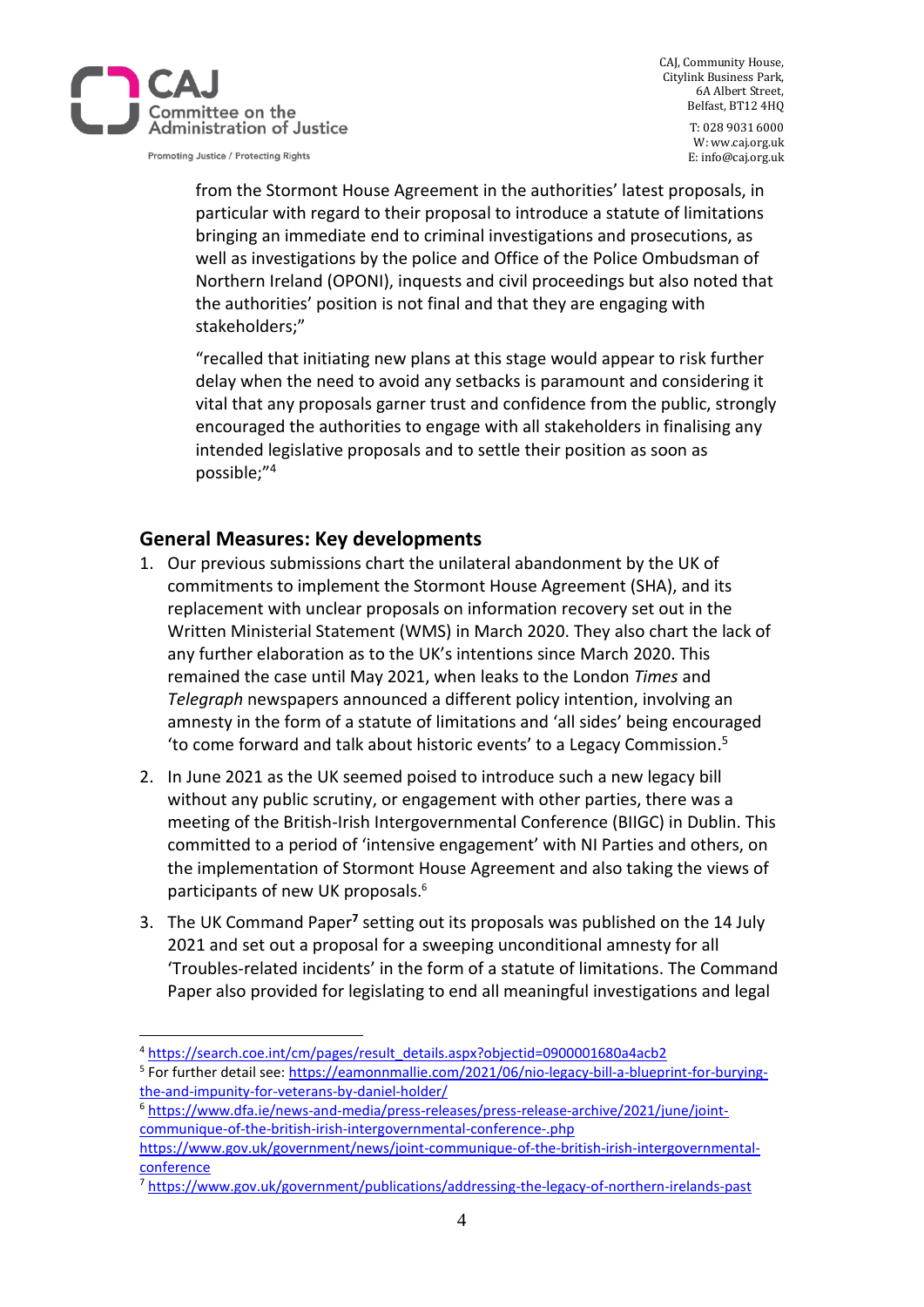

CAJ, Community House, Citylink Business Park, 6A Albert Street, Belfast, BT12 4HQ

> T: 028 9031 6000 W: ww.caj.org.uk E: info@caj.org.uk

proceedings, including: **e**nding all prosecutions for conflict related offences (including stopping ongoing cases already before the courts); ending all police investigations for conflict related offences; ending all Police Ombudsman Investigations into legacy deaths; ending all conflict related coronial inquests; ending the power of affected families to take civil proceedings. The Command Paper provides for the establishment of an Information Recovery Body (IRB) to conduct desktop reviews into some legacy cases. It is notable that the proposed IRB is far more limited in its powers than any of the other mechanisms in the existing package of measures or SHA mechanisms.

- 4. As detailed in our previous submission CAJ, along with academic colleagues at Queen's University Belfast School of Law, have produced a detailed critique of the proposals, noting that the irrefutably broad, unconditional amnesty was even more expansive than that introduced by General Pinochet in Chile; that key elements of the Command Paper were deeply misleading in seeking to portray current mechanisms as focused on prosecutions rather than truth recovery; and that the IRB would be the least effective of all proposed mechanisms in actually providing for information recovery.
- 5. As also detailed in our previous submission UN special procedures experts also raised 'grave concerns' regarding the UK's proposals which they assessed as placing the UK in "flagrant violation of its international obligations". <sup>8</sup> In September 2021, the Council of Europe Commissioner for Human Rights, Dunja Mijatović, raised concerns that the Command Paper proposals would "lead to impunity" and conflicted with obligations under the ECHR. $9$
- 6. In relation to the 'process of intensive engagement' to progress the SHA and to take views on the UK's alternative proposals committed to in June 2021 there were a number of meetings over Summer 2021 involving the two governments and the five parties to the Northern Ireland Executive. Views of rejection of the UK proposals were expressed by the Irish government, political parties in the NI Executive, the NI legislaturein a unanimous motion $10$  and by almost all stakeholders, including human rights and victims NGOs.
- 7. CAJ as part of the 'model (SHA) bill team' engaged in these meetings, in a format whereby we presented our views and took questions from the parties. By October 2021 the NIO have stated there were around 14 of these engagement

<sup>8</sup>[https://www.ohchr.org/EN/NewsEvents/Pages/DisplayNews.aspx?NewsID=27371&LangID=E&utm\\_s](https://www.ohchr.org/EN/NewsEvents/Pages/DisplayNews.aspx?NewsID=27371&LangID=E&utm_source=miragenews&utm_medium=miragenews&utm_campaign=news) [ource=miragenews&utm\\_medium=miragenews&utm\\_campaign=news](https://www.ohchr.org/EN/NewsEvents/Pages/DisplayNews.aspx?NewsID=27371&LangID=E&utm_source=miragenews&utm_medium=miragenews&utm_campaign=news) 9[https://www.coe.int/en/web/commissioner/-/northern-ireland-legacy-proposals-must-not](https://www.coe.int/en/web/commissioner/-/northern-ireland-legacy-proposals-must-not-undermine-human-rights-and-cut-off-victims-avenues-to-justice)[undermine-human-rights-and-cut-off-victims-avenues-to-justice](https://www.coe.int/en/web/commissioner/-/northern-ireland-legacy-proposals-must-not-undermine-human-rights-and-cut-off-victims-avenues-to-justice)

<sup>&</sup>lt;sup>10</sup> On the 20 July 2021 the Northern Ireland Assembly was recalled from summer recess to debate a motion to reject the UK proposals and call for the withdrawal of the Command Paper. The motion stated that the proposals "do not serve the interests, wishes or needs of victims and survivors nor the requirements of truth, justice, accountability, acknowledgement and reconciliation" and was passed unanimously.

<http://aims.niassembly.gov.uk/officialreport/report.aspx?&eveDate=2021/07/20&docID=347308>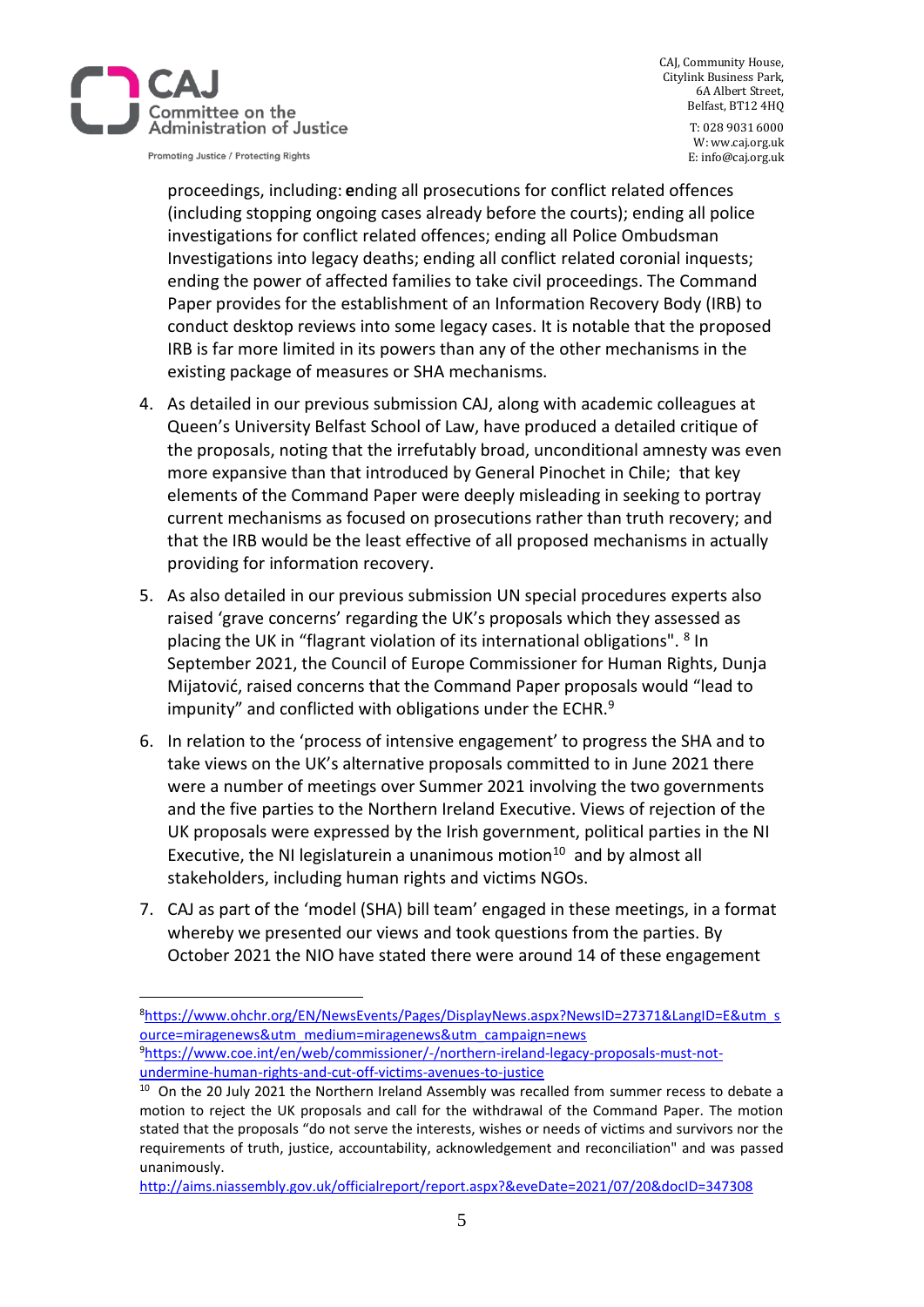

CAJ, Community House, Citylink Business Park, 6A Albert Street, Belfast, BT12 4HQ

> T: 028 9031 6000 W: ww.caj.org.uk E: info@caj.org.uk

sessions.<sup>11</sup> It appears such sessions followed a similar format of external presentations and discussion. There have not been 'talks' or 'negotiations' as such on the Command Paper.

- 8. We understand that these sessions were wound down in late 2021. There has been no official public process of consultation or scrutiny or negotiation by the UK in relation to its legacy bill.
- 9. Whilst arguing that the Command Paper does not represent the UK's final position on a legacy bill the UK has not brought forward or made public any proposed alterations or amendments.
- 10. This includes in the UK submission to the Committee of Ministers in October 2021, which provided no further detail, $12$  and in the more recent holding letter and 'short interim update' to the Committee of the 2 February 2022 from the NI Secretary of State.<sup>13</sup>
- 11. This 'update' claims that 'engagement with a wide range of stakeholders' over views on the UK legacy bill 'has continued at pace'.<sup>14</sup> This appears to be entirely misleading.
- 12. Whilst a number of ad hoc meetings may have continued with some stakeholders it would be a stretch to describe this as engagement on the legacy bill, the content of which has been kept confidential within Government. It appears any meaningful 'engagement' on the content of the legacy bill is only occurring within the confines of the UK Government.
- 13. In late October 2021, Minsters, whilst also again declining to elaborate on any aspect of the proposals, told the UK Parliament that the intention was still to introduce legislation in the 'Autumn' of 2021.<sup>15</sup> This did not occur.
- 14. In December 2021, the UK *Daily Telegraph* newspaper reported that the bill had been delayed due to disagreements within the UK Cabinet between the Northern Ireland Office and the Ministry of Defence.<sup>16</sup> Whilst the Command Paper only provides for voluntary testimony to the legacy body, the dispute appears to be focused on new proposals to compel testimony and cooperation. It is reported the Northern Ireland Office had proposed fines for persons who do not engage with the legacy body, and the Ministry of Defence had opposed this as 'unfair' on the military who may be compelled to testify, whereas, defence sources reportedly argued, non state actors could evade fines by leaving UK jurisdiction

<sup>&</sup>lt;sup>11</sup> Stated to Northern Ireland Affairs Committee of UK Parliament on the 27 October 2021 <https://committees.parliament.uk/event/5669/formal-meeting-oral-evidence-session/>

<sup>12</sup> [https://search.coe.int/cm/Pages/result\\_details.aspx?ObjectId=0900001680a43c4d](https://search.coe.int/cm/Pages/result_details.aspx?ObjectId=0900001680a43c4d)

<sup>13</sup> https://search.coe.int/cm/Pages/result\_details.aspx?ObjectId=0900001680a564c0

<sup>14</sup> [https://search.coe.int/cm/Pages/result\\_details.aspx?ObjectId=0900001680a564c0](https://search.coe.int/cm/Pages/result_details.aspx?ObjectId=0900001680a564c0) <sup>15</sup>[https://hansard.parliament.uk/commons/2021-10-27/debates/81B40744-AE51-4F81-9E67-](https://hansard.parliament.uk/commons/2021-10-27/debates/81B40744-AE51-4F81-9E67-644B60B1CDD7/LegacyOfTheTroubles) [644B60B1CDD7/LegacyOfTheTroubles](https://hansard.parliament.uk/commons/2021-10-27/debates/81B40744-AE51-4F81-9E67-644B60B1CDD7/LegacyOfTheTroubles)

<sup>16</sup>[https://www.telegraph.co.uk/politics/2021/12/10/northern-ireland-prosecutions-bill-blocked-fears](https://www.telegraph.co.uk/politics/2021/12/10/northern-ireland-prosecutions-bill-blocked-fears-preferential/)[preferential/](https://www.telegraph.co.uk/politics/2021/12/10/northern-ireland-prosecutions-bill-blocked-fears-preferential/)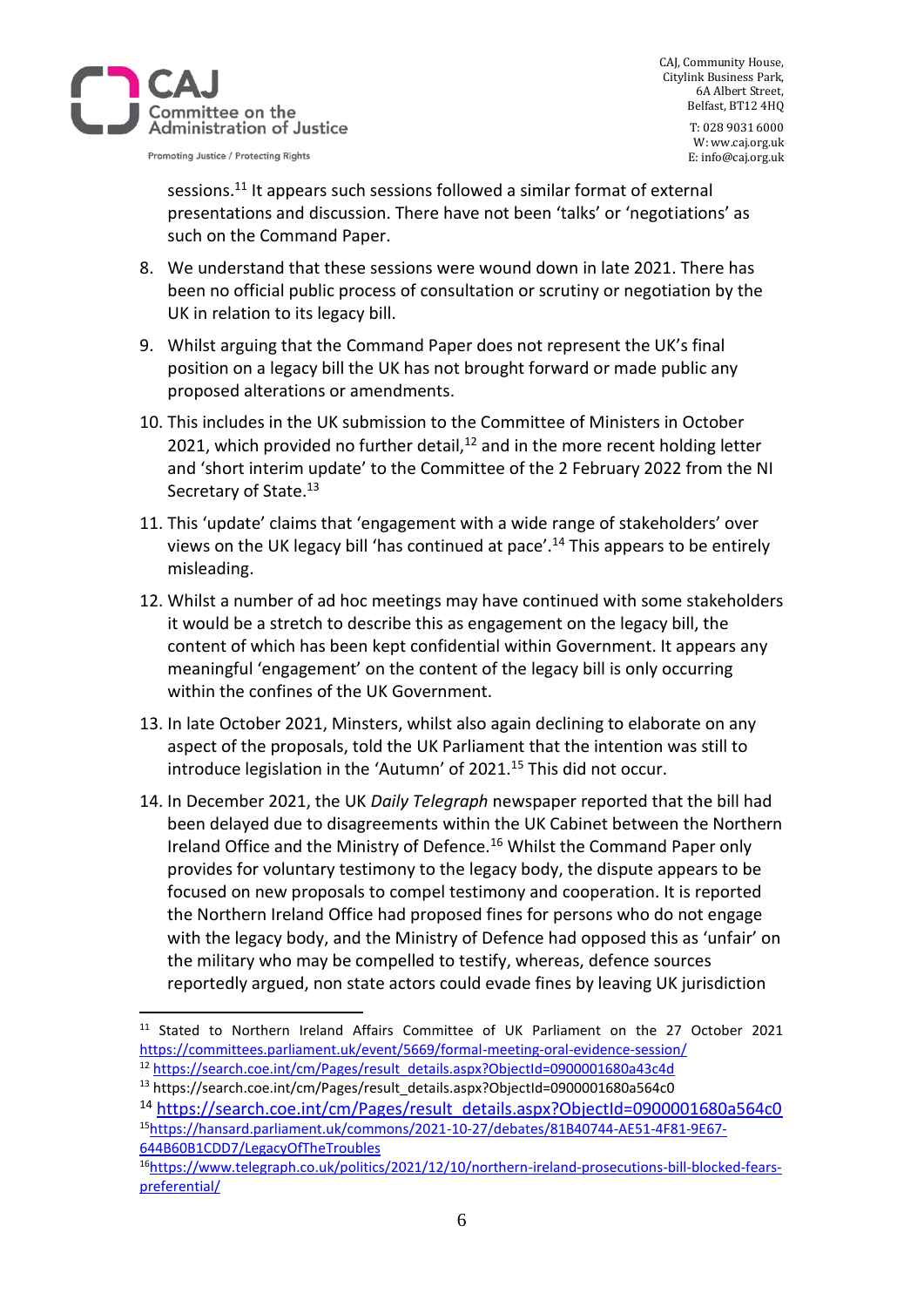

CAJ, Community House, Citylink Business Park, 6A Albert Street, Belfast, BT12 4HQ

> T: 028 9031 6000 W: ww.caj.org.uk E: info@caj.org.uk

and residing in the Republic of Ireland.<sup>17</sup> It is reported that that the Defence Minister conditioned his support to the bill to an alternative approach of qualifying benefiting from the Statute of Limitations to engagement with the legacy body, in order to compel non state actors to engage with it, and leave open the option of prosecution for non-cooperation. Sources from the Northern Ireland Office argue that the proposals had now been agreed in Cabinet, including by the Defence Minister. It is not publicly known if and what proposals were ultimately signed off by the UK cabinet.

- 15. At this stage (December 2021) Conservative backbenchers, supportive of a military amnesty, also pressed for the legislation to be introduced, blaming the NI Secretary of State for the delay. In response a government spokesperson apologised for the delay and made reference to the issue protecting soldiers whilst not giving 'carte blanche to terrorists' stated "Getting this balance right in the legislation that we bring forward is not simple, so although I regret the fact that this Bill has not come forward to the timetable that was hoped for and anticipated, there is good reason for that…"<sup>18</sup>
- 16. Into January 2022, media reports claimed that the legacy bill had been delayed until Spring or Summer 2022, potentially after scheduled NI Assembly Elections in early May 2022.<sup>19</sup>
- 17. In the UK Parliament on the 13 January 2022, Northern Ireland Ministers denied they had briefed the press about a delay to the bill, and that the bill was being blocked. In addition to claiming there had been a 'massive amount of engagement' NI Ministers stated "*The delay is to ensure that we get this right and that it not only achieves the Government's objective to provide the necessary protections to those who served so courageously in Northern Ireland, but is also a*

<sup>&</sup>lt;sup>17</sup> Whilst there is limited information from the media reports, if they are correct, it would be remiss not to say the grounds for the apparent objections seem farfetched, being grounded in an understanding that republican suspects or witnesses would seamlessly be able to uproot and move house from Northern Ireland to the Irish Republic, presumably along with their families, to avoid paying a fine for not giving testimony to the UK legacy body. The contention is then that this is 'unfair' on British Soldiers who would want to remain living in the UK and hence would therefore be compelled to pay the fine for refusing to engage with the UK's own legacy body (or in the alternative cooperate with it). It is not clear if the circumstances of loyalist paramilitaries have been factored into the reported objections, as to whether he would consider they would also be at an 'unfair' disadvantage to their republican counterparts, or would in the alternative be considered more willing to give testimony, pay a fine, or relocate abroad. Should these reports be correct they provide a concerning insight into the levels of discussion that are taking place in Cabinet on such an important issue.

<sup>18</sup> <https://www.theyworkforyou.com/debates/?id=2021-12-09b.575.0#g578.1> 19[https://www.newsletter.co.uk/news/crime/troubles-legacy-legislation-delayed-until-after](https://www.newsletter.co.uk/news/crime/troubles-legacy-legislation-delayed-until-after-assembly-election-claim-3525071)[assembly-election-claim-3525071](https://www.newsletter.co.uk/news/crime/troubles-legacy-legislation-delayed-until-after-assembly-election-claim-3525071)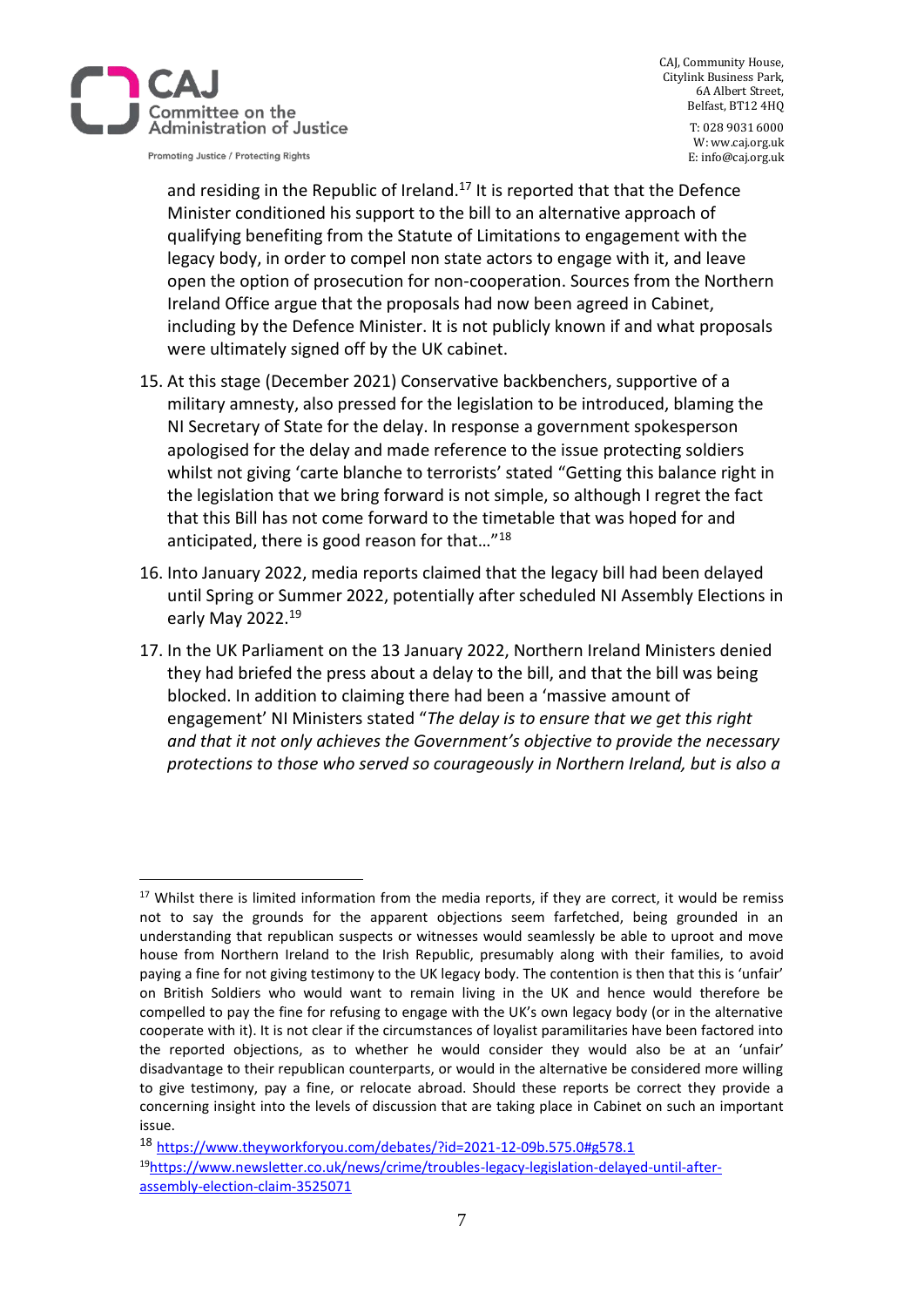

CAJ, Community House, Citylink Business Park, 6A Albert Street, Belfast, BT12 4HQ T: 028 9031 6000 W: ww.caj.org.uk

E: info@caj.org.uk

*measure that will advance the agenda of reconciliation and cross-community understanding in Northern Ireland*."<sup>20</sup>

18. Whilst it is therefore presently unclear when the UK intends to introduce legacy legislation into the UK Parliament, the UK has not resiled from its approach set out in the Command Paper to unilaterally depart from the Stormont House Agreement. Far from a 'massive amount of engagement' there remains no formal consultation process and any changes to the proposals in the Command Paper have not been subject to any public scrutiny.

#### **General Measures: work of existing mechanisms**

- 19. The work of the existing Package of Measures, which will be curtailed by the UK proposals continued its work. Far from the UK assertion in the Command Paper that existing mechanisms focus only on prosecutions, the amount of information recovery that has resulted from these mechanisms has been particularly striking in this period.
- 20. This includes two major legacy investigation reports produced by the Police Ombudsman.

#### **Police Ombudsman**

- 21. In January 2022, the Police Ombudsman released her Operation Greenwich<sup>21</sup> investigation report covering 19 murders and multiple attempted murders committed across several counties around the north west of Northern Ireland between 1989 and 1993 by the Loyalist paramilitary group the Ulster Defence Association (UDA), a legal organisation until 1992.
- 22. The Operation Greenwich report, which includes the death of Patrick Shanaghan, provides 338 pages of legacy information recovery and raises significant concerns regarding collusive activity by the Police in relation to the killings finding complaints by families that had led to the long running investigation had been 'legitimate and justified'. The Ombudsman's statement references the definition of collusion provided in the Stevens Inquiries as including the "wilful failure to keep records, the absence accountability, the withholding of intelligence and evidence, through to the extreme of agents being involved in murder", and reports that the Ombudsman investigation has "identified all of these elements in the conduct of former RUC [police] officers" in relation to a number of the cases examined in the Operation Greenwich report.<sup>22</sup>
- 23. The Police Ombudsman in particular upheld family members complaints about collusive activity in the following areas:

21[https://www.policeombudsman.org/Media-Releases/2022/Collusive-behaviours-but-no-prior](https://www.policeombudsman.org/Media-Releases/2022/Collusive-behaviours-but-no-prior-knowledge-of-att)[knowledge-of-att](https://www.policeombudsman.org/Media-Releases/2022/Collusive-behaviours-but-no-prior-knowledge-of-att)

<sup>20</sup>[https://hansard.parliament.uk/commons/2022-01-13/debates/8D0ECAD5-0305-4799-8A01-](https://hansard.parliament.uk/commons/2022-01-13/debates/8D0ECAD5-0305-4799-8A01-45E845B5032E/PublicProsecutionServiceAndLegacyInNorthernIreland) [45E845B5032E/PublicProsecutionServiceAndLegacyInNorthernIreland](https://hansard.parliament.uk/commons/2022-01-13/debates/8D0ECAD5-0305-4799-8A01-45E845B5032E/PublicProsecutionServiceAndLegacyInNorthernIreland)

<sup>22</sup> As above paragraph 22.133.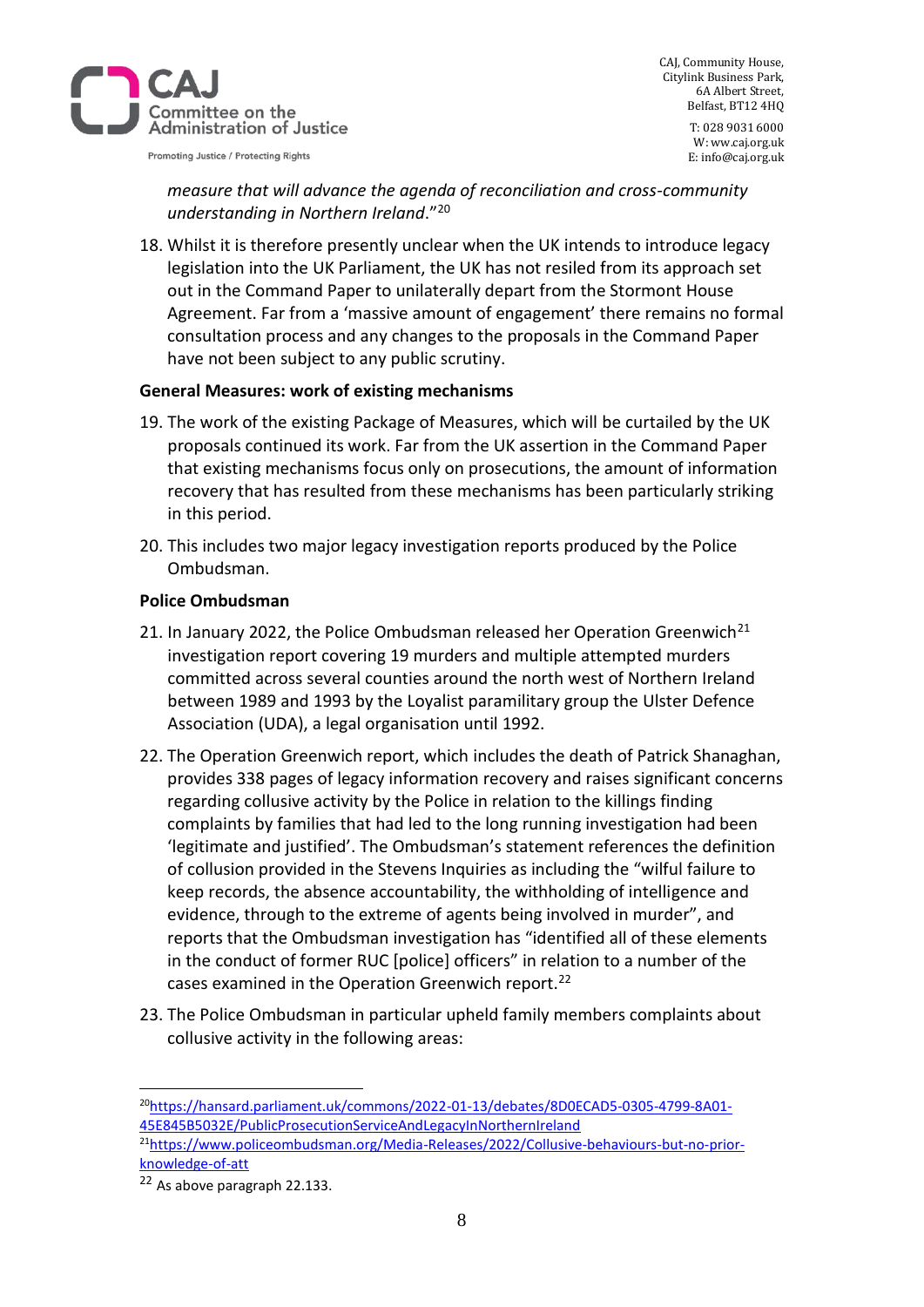

CAJ, Community House, Citylink Business Park, 6A Albert Street, Belfast, BT12 4HQ

> T: 028 9031 6000 W: ww.caj.org.uk E: info@caj.org.uk

- Intelligence and surveillance failings identified by [the previous Ombudsman] Dr Maguire in his report of the Loughinisland attacks;
- The failure to adequately manage the risk to the lives of a number of victims outlined in this public statement, and in particular the failure to warn those individuals of the threats to their life;
- The passing of information by members of the security forces to paramilitaries has been identified as collusion by Sir Desmond De Silva. The failure by police to adequately address the passing of UDR officers passing information is in my view a serious matter that can be described as collusive behaviour;
- I have identified that the deliberate destruction of files, specifically those relating to informants that police suspected of serious criminality, including murder, is evidence of collusive behaviour. The absence of informant files and related documentation is particularly egregious, where there was suspicion on the part of handlers or others that informants may have engaged in the most serious criminal activity engaging Article 2 of the Convention;
- Failures identified in this public statement by Special Branch to disseminate intelligence to the CID Teams investigating the murders;
- Failures in the use and handling by Special Branch of an informant suspected of being involved in serious criminality, including murder;
- Failures by Special Branch in the North West region to adequately manage those high risk informants, which they suspected of being involved in serious criminality, including murder;
- The passive '*turning a blind eye'* to apparent criminal activity, or failing to interfere where there is evidence of wrongdoing on the part of an informant, in particular to the deliberate failure of informants to provide information on a specific attack, and the continued use of an informant suspected of involvement in serious criminality, including murder.
- 24. In February 2022 a further Police Ombudsman investigation report Operation Achille, provided a further 344 pages of information recovery in relation to 11 killings by the UDA in the south Belfast area in the 1990s including the Sean Graham Bookmakers massacre in 1992 in which five people were killed.<sup>23</sup>
- 25. The Police Ombudsman's report identified "significant investigative and intelligence failures" and "collusive behaviours" by the RUC [police]" and found that the concerns of the complainants, representing families of the bereaved were "legitimate and justified". The report identified a range of collusive behaviours by the RUC including:

<sup>&</sup>lt;sup>23</sup>[https://www.policeombudsman.org/Media-Releases/2022/Investigative-and-intelligence-failures](https://www.policeombudsman.org/Media-Releases/2022/Investigative-and-intelligence-failures-and-collus)[and-collus](https://www.policeombudsman.org/Media-Releases/2022/Investigative-and-intelligence-failures-and-collus)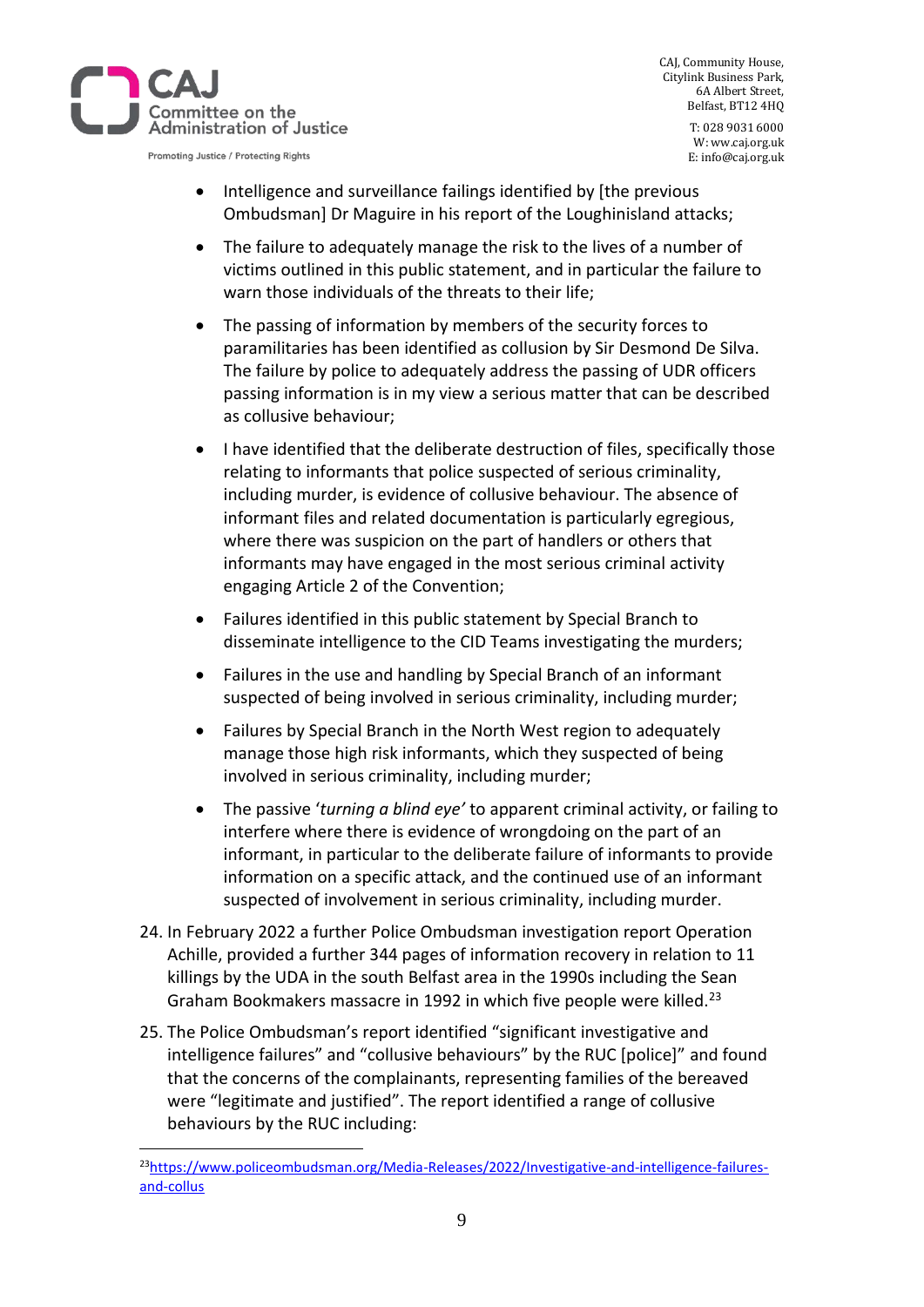

CAJ, Community House, Citylink Business Park, 6A Albert Street, Belfast, BT12 4HQ

> T: 028 9031 6000 W: ww.caj.org.uk E: info@caj.org.uk

- Intelligence and surveillance failings which led to loyalist paramilitaries obtaining military grade weaponry in a 1987 arms importation;
- A failure to warn two men of threats to their lives.
- A failure to retain records and the deliberate destruction of files relating to the attack at Sean Graham Bookmakers;
- The failure to maintain records about the deactivation of weapons "indicating a desire to avoid accountability for these sensitive and contentious activities";
- The failure of police to exploit all evidential opportunities;
- Failures by Special Branch to disseminate intelligence to murder investigation teams;
- An absence of control and oversight in the recruitment and management of informants;
- The continued, unjustifiable use by Special Branch of informant(s) involved in serious criminality, including murder and the passive 'turning a blind eye' to such activities.
- 26. There are a range of Police Ombudsman legacy investigations still to report, which are complex investigations (i.e. dealing with multiple issues). In a media interview following the publication of the above report the Police Ombudsman Marie Anderson suggested that the outstanding investigations would 'complete the picture' regarding police conduct in relation to loyalist paramilitaries in the time period in question. The Ombudsman also asserted that the 'collusive behaviours' between police and paramilitaries identified in the Operation Achille's report were 'systemic'.<sup>24</sup>
- 27. It is notable that the UK Command Paper proposes an instant closing down of all Police Ombudsman investigations as soon as legacy legislation completes passage. There would be no transitional period with Ombudsman investigations at a late stage rendered unable to report. It is difficult to conclude otherwise than the purpose of this UK proposal is to shut down information recovery mechanisms that are finally delivering accountability for human rights violations.
- 28. Notwithstanding the broader investigative work of the Police Ombudsman the legacy reports also continued to reveal some longstanding gaps in powers that restricted some aspects of the investigation. The first is in relation to the lack of powers to compel retired police officers to cooperate with Ombudsman investigations, there continue to be instances whereby such cooperation is refused. A second is that the Ombudsman is limited in her investigative powers only extending to Police Officers, and not to other state actors, including the

<sup>24</sup>[https://www.irishnews.com/news/northernirelandnews/2022/02/08/news/police-ombudsman](https://www.irishnews.com/news/northernirelandnews/2022/02/08/news/police-ombudsman-collusive-behaviours-identified-in-operation-achille-are-systemic--2584061/)[collusive-behaviours-identified-in-operation-achille-are-systemic--2584061/](https://www.irishnews.com/news/northernirelandnews/2022/02/08/news/police-ombudsman-collusive-behaviours-identified-in-operation-achille-are-systemic--2584061/)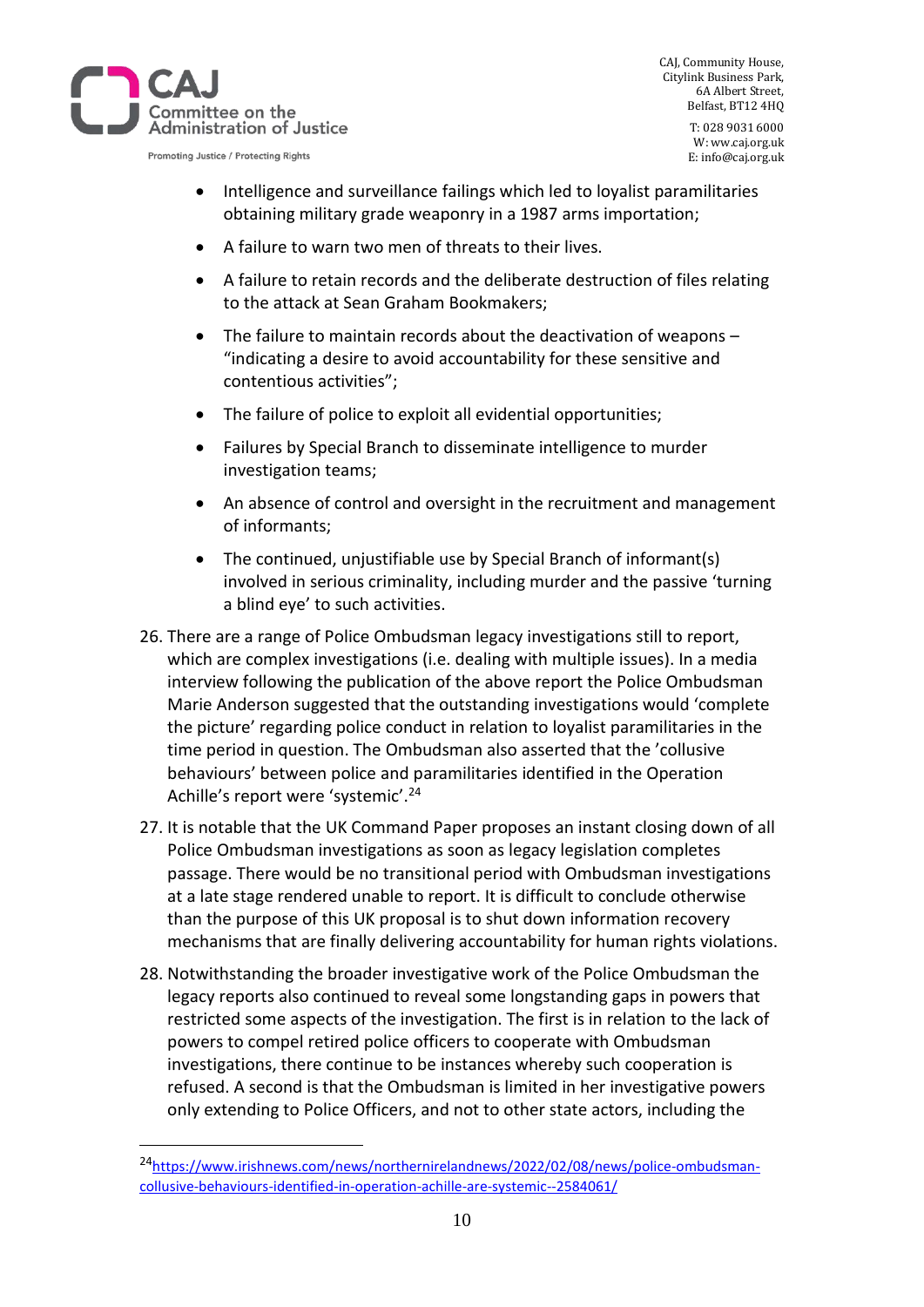

CAJ, Community House, Citylink Business Park, 6A Albert Street, Belfast, BT12 4HQ

> T: 028 9031 6000 W: ww.caj.org.uk E: info@caj.org.uk

military and informants (including police informants). A third area is a statute bar on the Ombudsman investigating complaints about the police if the matter in question was previously investigated by the police themselves, an issue that arose in the case of Shanaghan and is further detailed below.

- 29. Under statute the Police Ombudsman is to periodically review her powers, and remedial action can then to be taken by the Northern Ireland Justice Minister, through legislation if necessary. The above gaps in powers, and others, have been previously raised by the Police Ombudsman in past reviews, yet implementation of recommended changes has been blocked from progressing in the NI legislature due to opposition from unionist parties.<sup>25</sup> Indeed it is noted by the NI Department of Justice that the Police Ombudsman "has been in place for over 20 years without any reform of its powers."<sup>26</sup> However, we would contend that remedial action to address such gaps in powers is a requirement to ensure effective investigations as required under Articles 2 and 3 ECHR.
- 30. The most recent Five Year Review of powers by the Police Ombudsman has been the subject of public consultation from December 2021.<sup>27</sup>
- 31. At present however the Department of Justice is not proposing to remedy the above matters relevant to legacy. The consultation paper in part attributes this to the 'context' of the threatened UK legacy bill which would curtail all Police Ombudsman investigations.<sup>28</sup>

#### **'Call in'**

- 32. Another of the General Measures is the ability of the Police Service to 'call in' an independent policing team from outside Northern Ireland to undertake an investigation.
- 33. At present the team led by former Chief Constable Jon Boucher, named after its first investigation Operation Kenova (into the running of an alleged state agent in

 $25$  The current consultation document from the NI Department of Justice States "The existing legislation dates from 1998, with regulations put in place in 2000 and 2001, without substantive change. The Ombudsman is also required to review the workings of the legislation relating to their powers every five years and provide a report to the Department. There have been three such Reviews but the recommendations have not been acted upon due to a lack of political consensus for the package put forward" Review of Police Ombudsman's Powers Consultation Paper, NI Department of Justice, December 2021paragraph 59 https://www.justice-ni.gov.uk/consultations/consultationoversight-stocktake-and-oponi-review

<sup>26</sup> As above, paragraph 63.

<sup>27</sup> <https://www.justice-ni.gov.uk/consultations/consultation-oversight-stocktake-and-oponi-review>

 $28$  As above paragraph 62. "The Ombudsman has taken on an increasing number of legacy cases, which have attracted debate. The Stormont House agreement 2016 included provision for a new Historical Investigations Unit (HIU), which would have taken over all outstanding legacy investigations. However, in 2021, the UK Government put forward new proposals for legacy arrangements. These included an end to the Ombudsman's investigations and a new body to provide information to families. At this stage, the final detail is still to be confirmed and legislation is to be brought before Parliament. However, it is important to consider the proposed reforms to the Ombudsman's powers in this context."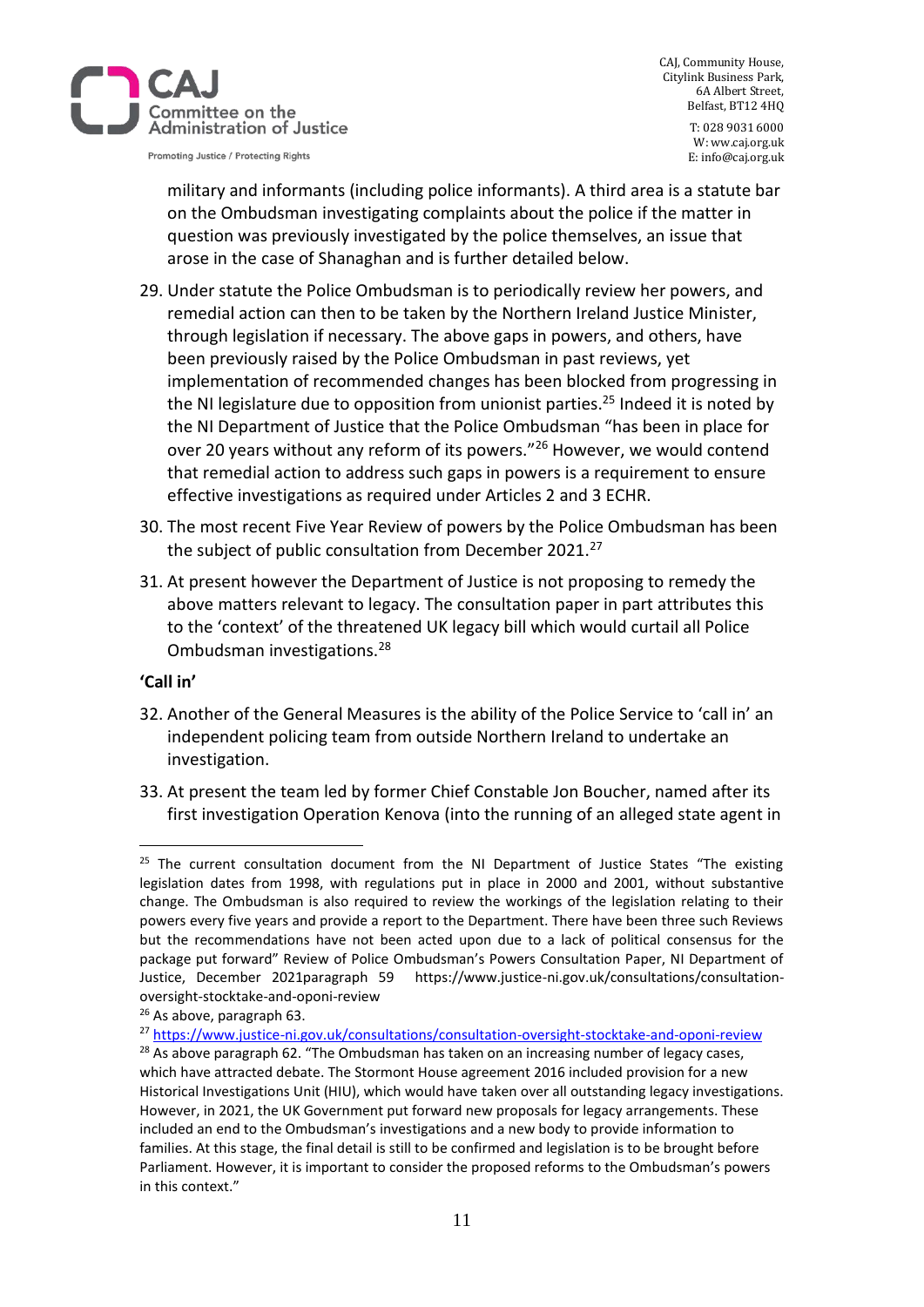

CAJ, Community House, Citylink Business Park, 6A Albert Street, Belfast, BT12 4HQ

> T: 028 9031 6000 W: ww.caj.org.uk E: info@caj.org.uk

the IRA) are "investigating and reviewing a number of historic offences which occurred during the Troubles including more than 200 murders as well as offences of kidnap and torture" across four major inquires.<sup>29</sup>

34. In October 2021, the Operation Kenova team conducted a public consultation on a draft Protocol on a process for publishing interim and final investigation reports. In relation to three investigations the draft Protocol states the content of interim reports will:

… address generic, high-level themes and issues and concentrate on organisations, rather than individuals, and confirm - at a relatively high level of generality and without going into specifics - our findings about what was, and was not, happening during the Troubles as between (a) organisations, (b) the Provisional IRA and its Internal Security Unit, (c) the police, armed forces and intelligence services and (d) their agents and informants. In particular, we intend to make clear where we have, and have not, found patterns of State intervention or non-intervention in particular types of circumstance and address types of circumstance in which steps were, or were not, taken in relation to the disclosure of intelligence about serious criminal conduct, either prospectively before it happened or retrospectively when it was being investigated.<sup>30</sup>

- 35. Operation Kenova investigations have, and have used, full police powers. By October 2022 Kenova had "provided the Director of Public Prosecutions of Northern Ireland (DPP NI) with more than 50,000 pages of evidence relating to a total of 17 murder victims and 12 abductions."<sup>31</sup>
- 36. In this context the Operation Kenova reports provide a further considerable vehicle for information recovery 'with teeth' though the planned reports, which are planned to be released by November 2022.
- 37. Despite these investigations being substantively progressed the Command Paper provides that all such police investigations would be curtailed, and by extension the reports not released.

# **Civil Litigation**

38. Civil litigation on legacy issues also continued throughout the time period since the Committee's latest decisions on this group of cases. This also progressed reparations, accountability and information recovery in relation to conflict related incidents. It is this civil litigation that the Command Paper intends to shut down.

<sup>29</sup>[https://www.kenova.co.uk/consultation-opens-into-kenova-plans-to-release-interim-report-of-](https://www.kenova.co.uk/consultation-opens-into-kenova-plans-to-release-interim-report-of-findings)

[findings](https://www.kenova.co.uk/consultation-opens-into-kenova-plans-to-release-interim-report-of-findings) The four are: Operation Kenova ('Stakeknife'); Operation Mizzenmast (Jean Smyth-Campbell); Operation Turma (Sean Quinn, Paul Hamilton & Allan McCloy); Operation Denton (The Barnard/Glenanne Series Review).

<sup>30</sup> https://www.kenova.co.uk/consultation-proconsultation-exercise-draft-protocol-on-publication-ofreports

<sup>31</sup> <https://www.kenova.co.uk/more-than-200-murders-being-reviewed-by-kenova>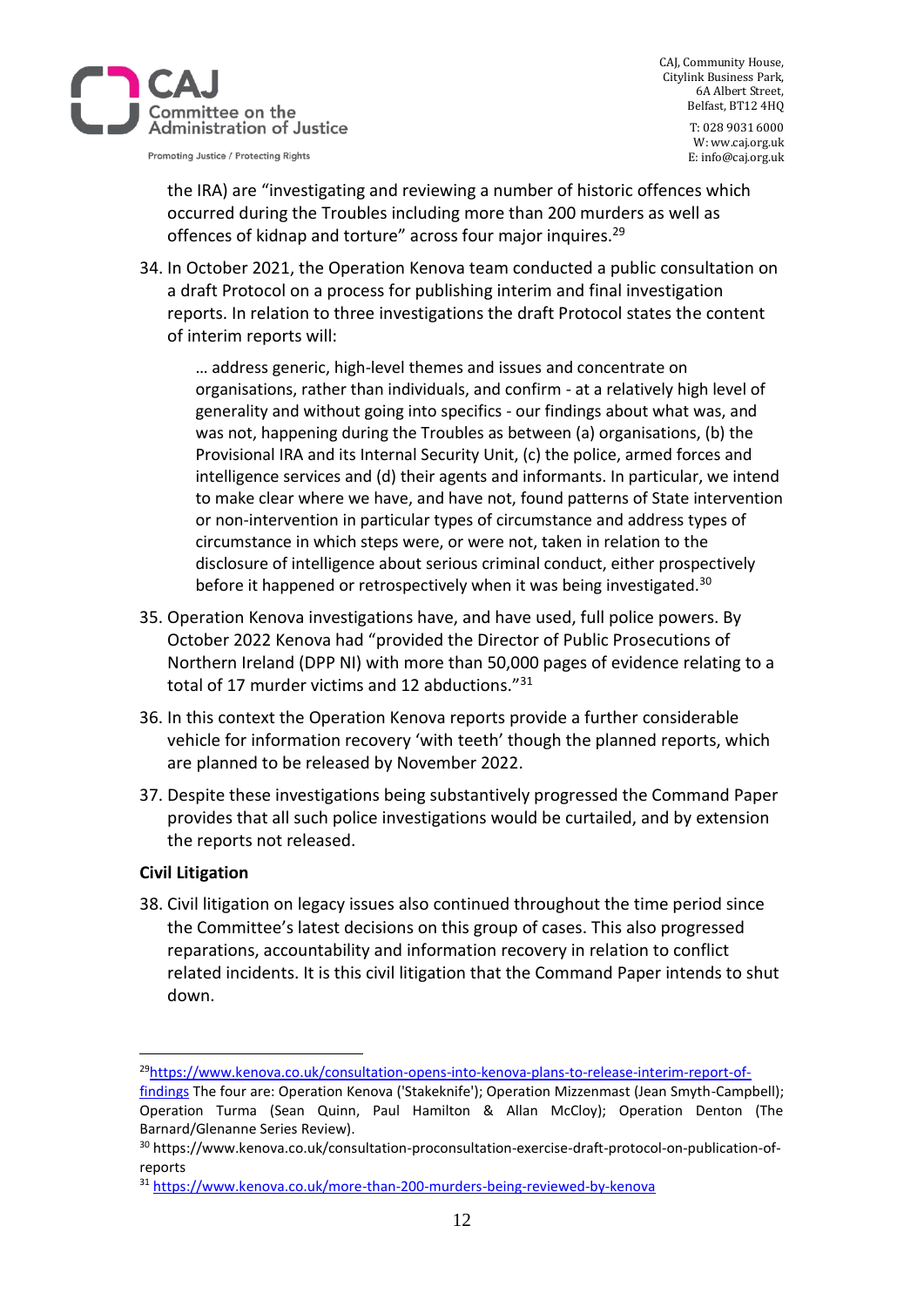

CAJ, Community House, Citylink Business Park, 6A Albert Street, Belfast, BT12 4HQ

Promoting Justice / Protecting Rights

T: 028 9031 6000 W: ww.caj.org.uk E: info@caj.org.uk

- 39. In December 2021 the UK Ministry of Defence and NI Police paid £1.5 Million GBP in damages to two of the three families of those killed and two survivors of the Miami Showband attack. This related to a sectarian gun and bomb attack on the popular music band the Miami Showband in 1975 killing three of its members and injuring two others. The survivors and relatives had taken a civil claim against state agencies alleging security force collusion with loyalist paramilitaries in the killings. In response the Ministry of Defence and PSNI agreed to pay out £1.5 million GBP in compensation as a settlement, meaning there was no final adjudication by the court. $32$
- 40. One of the survivors of the Miami Showband attack expressly stated that the reason they had agreed to settle the case rather than run it to full adjudication was the UK Command Paper proposals, which risked shutting down the case whilst it was still in progress.<sup>33</sup>
- 41. On the 15 December 2021, the UK Supreme Court gave its ruling in a number of cases concerning failures to investigate death, torture and ministerial authorisation of torture by the PSNI<sup>34</sup>. The cases concerning torture (*McGuigan and McKenna*) related to the treatment of the 'Hooded Men' who were subjected to interrogation in depth; the 'five techniques' and who were the subject of *Ireland v UK 1978* and the revision judgment request delivered in 2014. CAJ represented the McKenna family, whose father Sean McKenna, died in 1975 as direct result of torture by the state, in the domestic judicial review proceedings.
- 42. This civil litigation provided detailed information recovery exposing a 'seriously flawed' PSNI investigation into the allegations. The Court ruling provides significant detail as to how the investigation had been conducted. It criticised the investigation for "a willingness to base conclusions on partisan assumptions rather than evidence", and went on to find that, on the part of the investigator, a "lack of professionalism and impartiality discredited the work done". It reveals the PSNI investigation had gone as far as suggesting some form of collusion between the makers of an RTÉ documentary (which had brought to light materials from UK national archives concerning ministerial authorisation of the policy of using torture), and possibly also researchers at the Pat Finucane Centre human rights NGO, with the former Sinn Féin President Gerry Adams. This insinuation in the PSNI investigation appears to have been grounded in social media posts by Mr Adams following the RTÉ broadcast (presumably made after watching the programme) which the Court dismissed as "baseless speculation"

<sup>34</sup> <https://www.supremecourt.uk/cases/docs/uksc-2020-0019-judgment.pdf>

<sup>32</sup> <https://www.bbc.co.uk/news/uk-northern-ireland-59641564>

<sup>&</sup>lt;sup>33</sup> "The threat of the current British government to shut down all cases with the command paper set out in July threatening to dispense with justice rather than to dispense justice was a factor I had to take into consideration," cited in [https://www.theguardian.com/uk-news/2021/dec/14/miami](https://www.theguardian.com/uk-news/2021/dec/14/miami-showband-massacre-uk-government-accused-lies-payout-northern-ireland-troubles)[showband-massacre-uk-government-accused-lies-payout-northern-ireland-troubles](https://www.theguardian.com/uk-news/2021/dec/14/miami-showband-massacre-uk-government-accused-lies-payout-northern-ireland-troubles)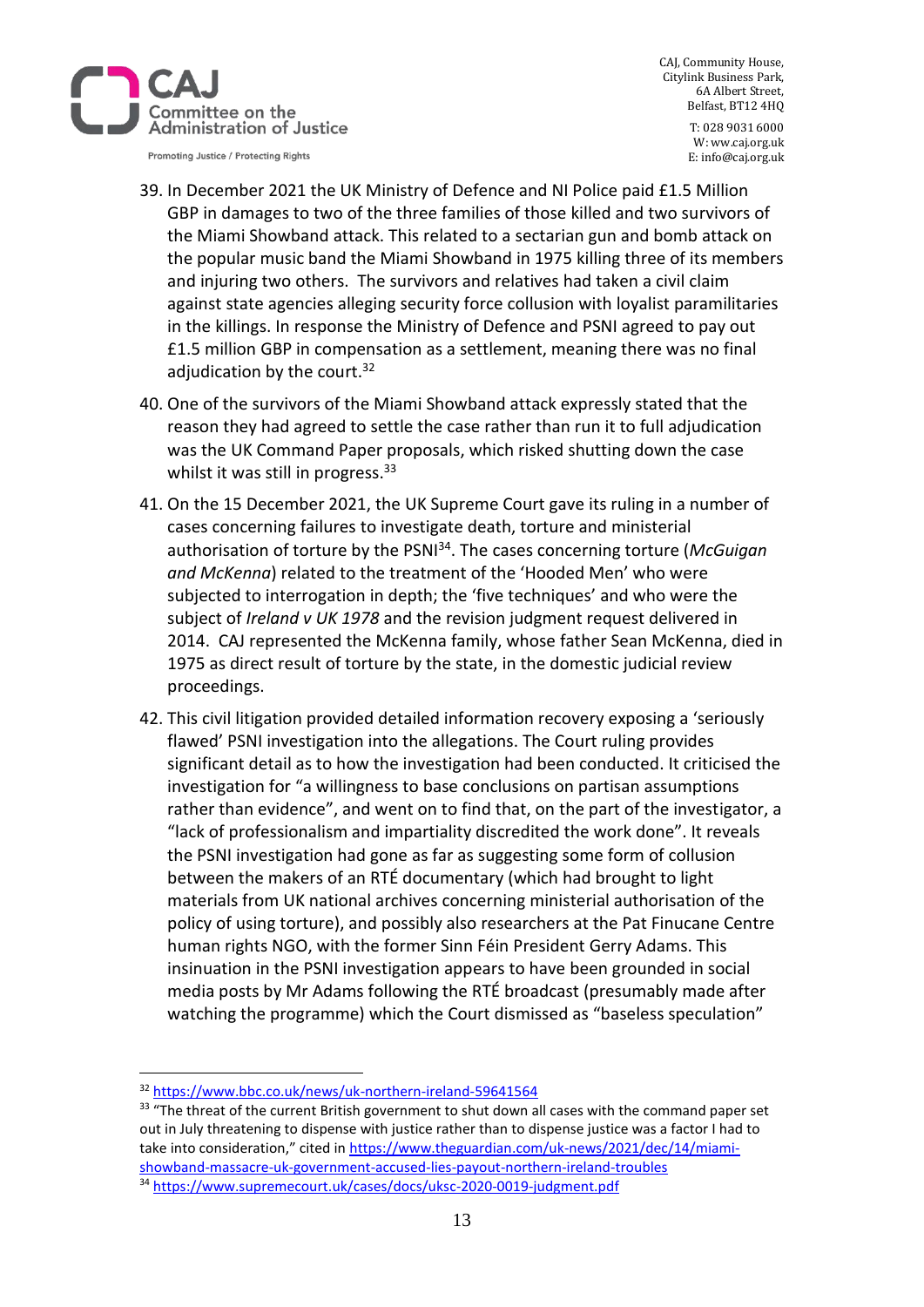

CAJ, Community House, Citylink Business Park, 6A Albert Street, Belfast, BT12 4HQ

> T: 028 9031 6000 W: ww.caj.org.uk E: info@caj.org.uk

that "gives further insight into the mind-set of the investigating officer."<sup>35</sup> The Court held that the PSNI decision not to further investigate the allegations of ministerial authorisation of torture were 'irrational' and were quashed as unlawful.

- 43. The UK Command Paper proposes shutting down both PSNI investigations per se but also civil litigation into Troubles related incidents. It would therefore preclude both reparations and information recovery (including on past unlawful investigations), as has been seen in the above cases.
- 44. The Supreme Court judgment in the Hooded Men case recognised that the case concerned UK security forces being involved in practices that would today be recognised as torture.
- 45. It also declared that the 'critical date' in UK domestic law in relation to the ECHR procedural limbs for right to life and torture investigations is October 2000, when the Human Rights Act 1998 came into force. The Court held the investigative obligation under Article 2 and 3 ECHR did not extend as far back as 1971 when the men were subject to the 'five techniques'. This ruling concerningly has also closed down, as a matter of domestic law, investigative obligations into suspicious deaths or ill treatment arising from the Northern Ireland conflict that happened 10 years before the Human Rights Act 1998 came into force.

#### **Inquests**

46. We understand that the Presiding Coroner intends to conduct reviews in all legacy inquests that have not been allocated a Coroner, or listed in Year 1 or 2 and to deal with ongoing case management in late February or early March 2022. We understand that there are 22 inquests into 34 deaths pending before the Coroners' Court.

#### **Individual Measures**

47. We echo the CM's profound regret that the inquests and investigations in the in individual measures have still not been completed, resulting in ongoing breaches of Article 2 ECHR. We repeat our call for infringement proceedings under Article 46 (4) ECHR given the demonstrable lack of good faith by the Government since the delivery of these judgments nearly 20 year ago.

#### **McKerr v UK**

48. In McKerr, there were oral hearings before the Coroner, O'Hara J, on 25 November and again on 21 December 2021. The subject matter of these hearings related to a Public Interest Immunity certificate dated 27 October 2021 issued by the Minister of State at the NIO, Conor Burns MP, over materials relevant to the Stalker Sampson series of inquests. The next of kin of Gervaise McKerr formally

<sup>&</sup>lt;sup>35</sup> In the matter of an application by Mary McKenna for Judicial Review (Northern Ireland) (Nos 1 and 2) [2021] UKSC 55, paragraph 237.<https://www.supremecourt.uk/cases/uksc-2020-0019.html>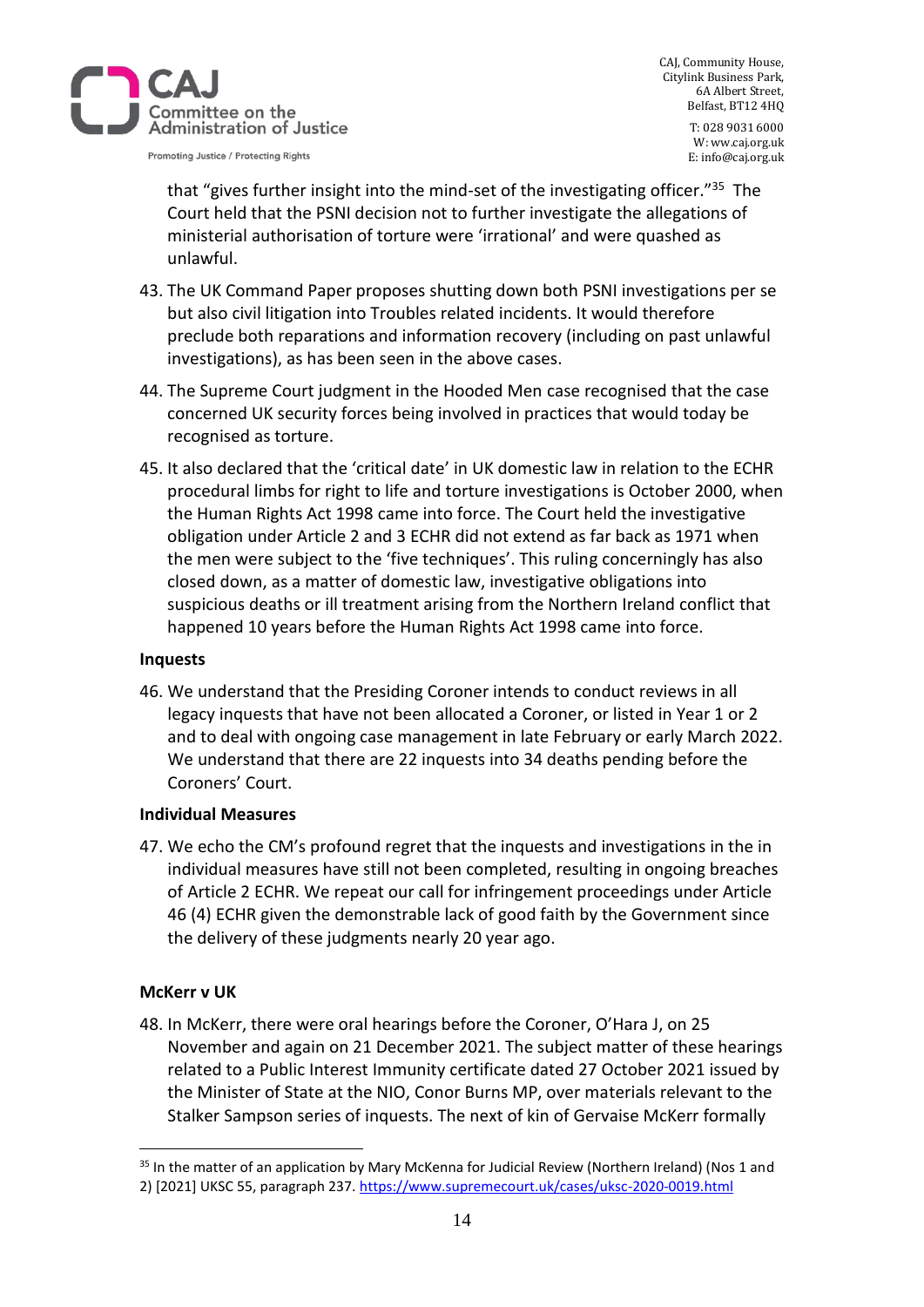

CAJ, Community House, Citylink Business Park, 6A Albert Street, Belfast, BT12 4HQ

> T: 028 9031 6000 W: ww.caj.org.uk E: info@caj.org.uk

issued pre-action protocol correspondence for judicial review against the Minister on 22 November contending that the Minister had applied the incorrect legal test when issuing the certificates. The next of kin has delayed issuing proceedings pending delivery of the Coroner's ruling. Dates for hearing of the inquests have yet to be set.

# **Shanaghan v UK**

- 49. The Public Statement by the Police Ombudsman into the death of Patrick Shanaghan was published on 14 January 2022 as part of an investigation into a series of 19 deaths and 3 attempted murders by the Derry/North Antrim UDA/UFF between 1989 and 1993, known as 'Operation Greenwich'. The Shanaghan family issued a public statement<sup>36</sup> and media comment<sup>37</sup> in response to the findings of this report
- 50. The Shanaghan family has had their concerns about the occurrence of collusive activity acknowledged as 'legitimate and justified' within the statement about this group of cases, however they expressed disappointment and concern that key aspects of their complaints relating to the actions of (Royal Ulster Constabulary – police ) RUC officers prior to Patrick Shanaghan's murder could not be dealt with due to the legislation restricting the ambit of the Police Ombudsman's investigation into matters previously investigated by the RUC itself and also due to the destruction of police records.
- 51. The Ombudsman concluded that the VZ58 assault rifle used in Patrick Shanaghan's murder was part of the loyalist arms importation from apartheid South Africa. In relation to the RUC preventing a local doctor from accessing Mr Shanaghan after the attack, the Ombudsman concluded, 'The decision not to afford Mr Shanaghan urgent medical assistance at the scene was incorrect', recording that one RUC officer subsequently received a disciplinary sanction.
- 52. The Ombudsman, citing gaps in her powers in the form of a statute bar in investigating complaints that were already previously investigated by the police themselves, was unable to investigate the family's complaints that prior to his murder there were beatings in custody and death threats against Mr Shanaghan from RUC officers.
- 53. In relation to the allegations of assaults in custody the Ombudsman stated (with reference to the RUC (Complaints etc.) Regulations 2001<sup>38</sup>:

<sup>37</sup> [https://highlandradio.com/2022/01/14/greenwich-report-highlights-failings-in-patrick-shanaghan](https://highlandradio.com/2022/01/14/greenwich-report-highlights-failings-in-patrick-shanaghan-death/)[death/](https://highlandradio.com/2022/01/14/greenwich-report-highlights-failings-in-patrick-shanaghan-death/)

<sup>36</sup> https://caj.org.uk/2022/01/14/shanaghan-family-responds-to-police-ombudsmans-statement-onoperation-greenwich/

<https://twitter.com/CAJNi/status/1481988787089678339>

<sup>38</sup> https://www.legislation.gov.uk/nisr/2001/184/regulation/5/made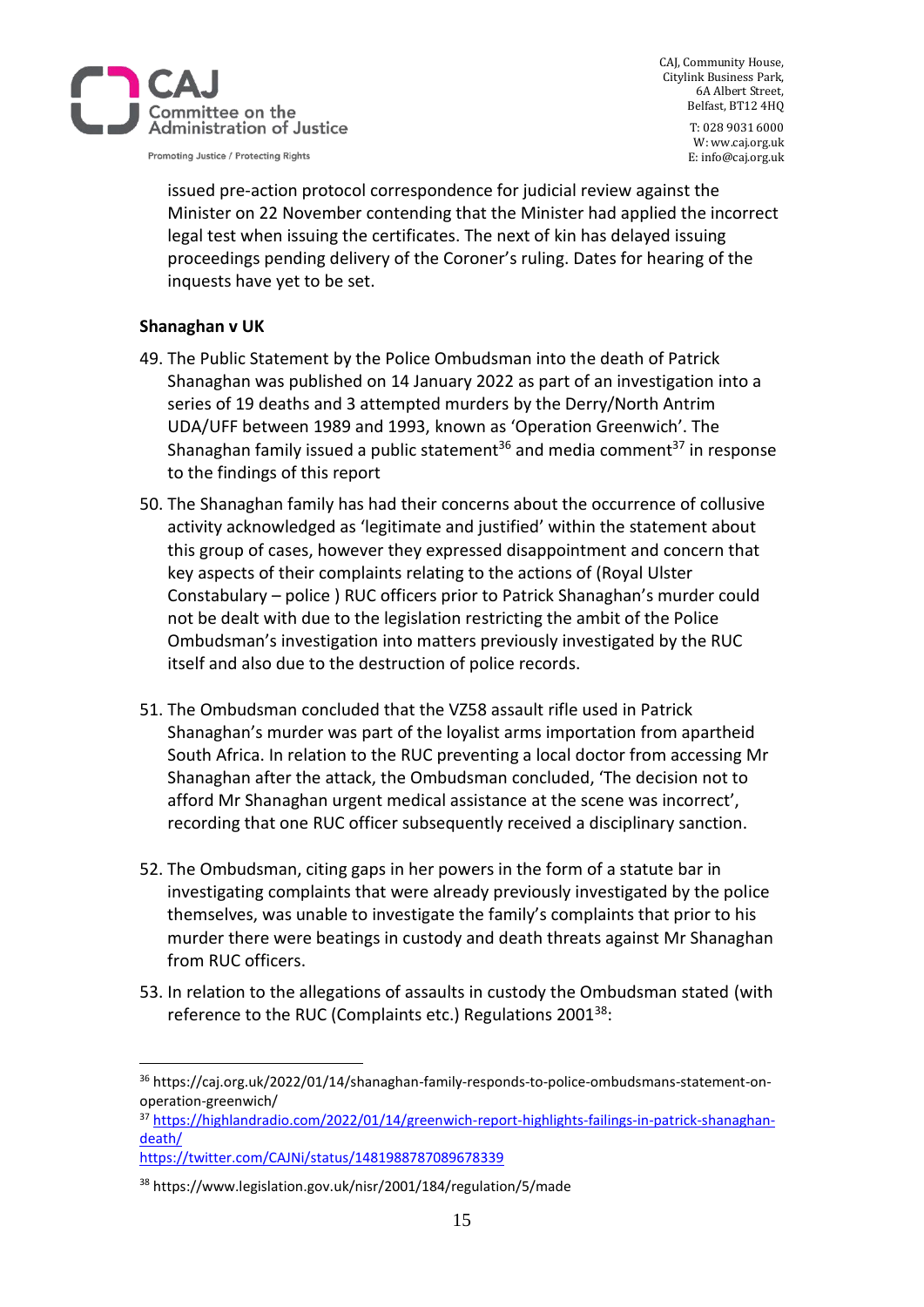

CAJ, Community House, Citylink Business Park, 6A Albert Street, Belfast, BT12 4HQ

> T: 028 9031 6000 W: ww.caj.org.uk E: info@caj.org.uk

The 2001 Regulations state that complaints received under Section 52 of the 1998 Act can only be considered if 'the complaint has not otherwise been investigated by the police.' My Office cannot, therefore, investigate the assault allegations made by Mr Shanaghan as they were investigated by RUC Complaints and Discipline Branch at the time.<sup>39</sup>

- 54. The Ombudsman cited the same reason as precluding her from investigating the allegations that police officers threatened to kill Mr Shanaghan. Both complaints directly relate to matters occurring in the run up to Mr Shanahan's death at the hands of loyalist paramilitaries, that the family consider are linked to his death.
- 55. We consider this a limitation in the Ombudsman's powers to conduct effective investigations into deaths and hence the gap in powers should be remedied in order to ensure full compliance with Article 2 ECHR in such cases whereby complaints may engage matters previously investigated by the Police themselves, and hence cannot be looked at by the independent Police Ombudsman's Office. As noted above despite a review of the Ombudsman's powers there is presently no proposal to legislate to remove this provision debarring Ombudsman investigations of such matters.
- 56. The Ombudsman was also unable to reach a conclusion on the family's complaints that the actions of the RUC in the run up to Mr Shanaghan's murder constituted harassment. This was on the basis of factors including the absence of records relating to arrests and repeated stop and searches. The Ombudsman does, however, 'fully acknowledge the family's perception that the nature and frequency of interactions with police amounted to harassment'.
- 57. We call upon the CM to continue its supervision of this individual measure given the limitations on the Police Ombudsman's investigation as outlined above, and in particular would ask the CM to consider calling on the UK authorities to remove the statute bar on the Police Ombudsman investigating complaints previously investigated by the police themselves.

# **McCaughey v UK**

58. The related case of *Gribben v UK* was lodged with the ECtHR in June 2018 and the Northern Ireland Human Rights Commission was granted permission to intervene and a submission was filed by it on 13 December 2020. Judgment is to be delivered on 17 February 2022.

# **Jordan v UK**

45. We understand that a decision is still outstanding from the Public Prosecution Service Northern Ireland on whether two former police officers are to be

<sup>&</sup>lt;sup>39</sup> Operation Greenwich report, Paragraph 11.60